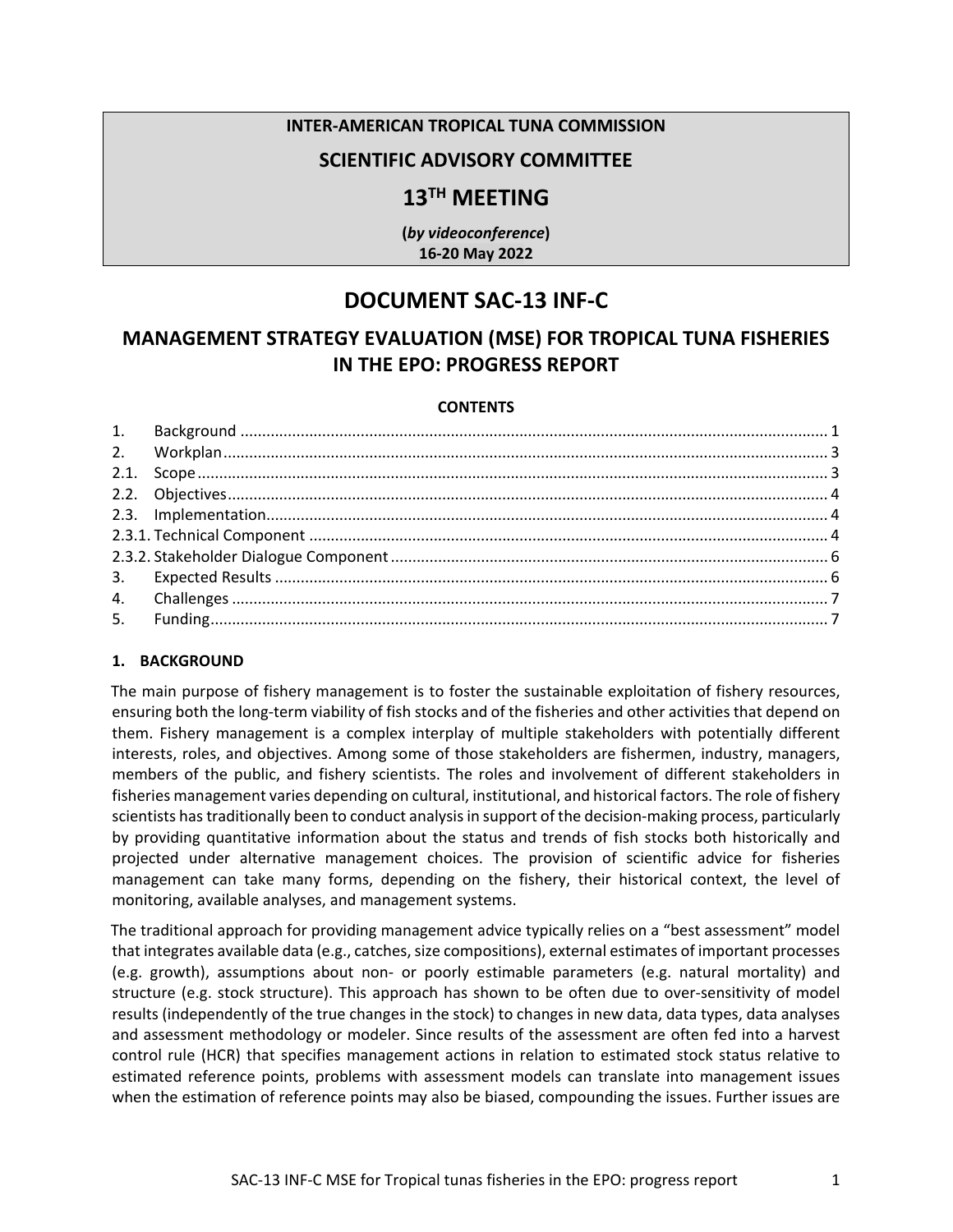the lack of proper consideration of mid- to long-term tradeoffs (e.g. between exploitation and biological risk), tendency to focus on immediate or short term considerations of particular levels of management actions (e.g. the actual TAC or effort level) rather than on the decision process of setting them, tendency to a system of minimal management changes (particularly when assessment results are uncertain), and incomplete treatment of uncertainty (i.e. typically only assessment uncertainty is considered).

Management strategies (often referred as management procedures) are the integrated combinations of agreed upon specific data inputs, specific analyses applied to that data and the HCR used to determine specific management actions (e.g., catch quotas, length of fishing seasons). Management strategy evaluation (MSE) is widely considered to be the most appropriate way to evaluate the trade-offs achieved by alternative management strategies, while integrating multiple sources of uncertainty, for achieving management goals. A fundamental difference between the traditional approach and MSE is that the former typically focuses on just assessment uncertainty, while the later integrates and appropriately deals with multiple sources of uncertainty such as implementation uncertainty, management/institutional uncertainty, sampling uncertainty, projection uncertainty. Another difference is the proper evaluation of risk through the feedback loop between a management strategy and the simulated system, differentiating MSE from risk assessments which tend to overestimate risk by failing to consider management responses to future data. MSE is the process of evaluation of management strategies using computer simulations, but it goes beyond being a scientific exercise since the process requires the involvement of stakeholders for refinement of current strategies and its elements (objectives, performance metrics, etc.) and the development of alternative strategiesto evaluate. That is, while part of the MSE process is highly technical and done by scientists, another equally important part, such as defining objectives, performance metrics and candidate management strategies, requires input and participation of managers and other stakeholders. Those two parts should evolve in synergy for a successful MSE process. MSE has been widely used both nationally and internationally, including by all five regional fisheries management organizations for tuna (t-RFMOs: IATTC, IOTC, WCPFC, ICCAT, CCSBT) which are in different stages of development and implementation with CCSBT the furthest along with a successful MSE development, testing and implementation of a management procedure already in place and with IATTC at the earliest stage in the process.

Fisheries for tropical tunas in eastern Pacific Ocean (EPO) ranged around 500 to 800 thousand tons since the year 2000, representing almost 14% of the world's production of tuna and around 1.7 billion US\$ exvessel value in 2012. Management advice for EPO tropical tunas in the IATTC has traditionally been based on a 'best assessment' approach. Two species, bigeye (BET) and yellowfin (YFT) tunas, are assessed via formal stock assessment models, while the status of skipjack (SKJ) tuna has been surmised based on the status of BET (although an interim assessment has been conducted in 2022). The IATTC staff concluded that their BET (2018) and YFT (2019) stock assessments were not reliable to be used as the basis to provide management advice. Although Stock Status Indicators (trends in catch, CPUE, etc.) produced for the three species are often used in support of the assessments, they are not operationalized for example in an HCR to link them to specific management actions. When lacking reliable assessments there is no currently quantitative default process to provide management advice. The assessments were improved in 2020, but several uncertainties remain. To overcome issues with current assessments for BET and YFT, the staff recently proposed a weighted multi-model risk analysis that considers parameter and assessment model structure uncertainty (2020). Incorporating assessment uncertainty in the management advice is an improvement over the previous approach, allowing the evaluation of probability statements included in the current HCR. However, the IATTC staff recognizes ongoing unresolved issues in the understanding of the stocks that can have large management implications for the combined species tropical tuna fishery, which is managed based on the species needing the strictest management (BET in recent history, see Figure 1). The staff proposed two venues to address ongoing issues and to improve management advice: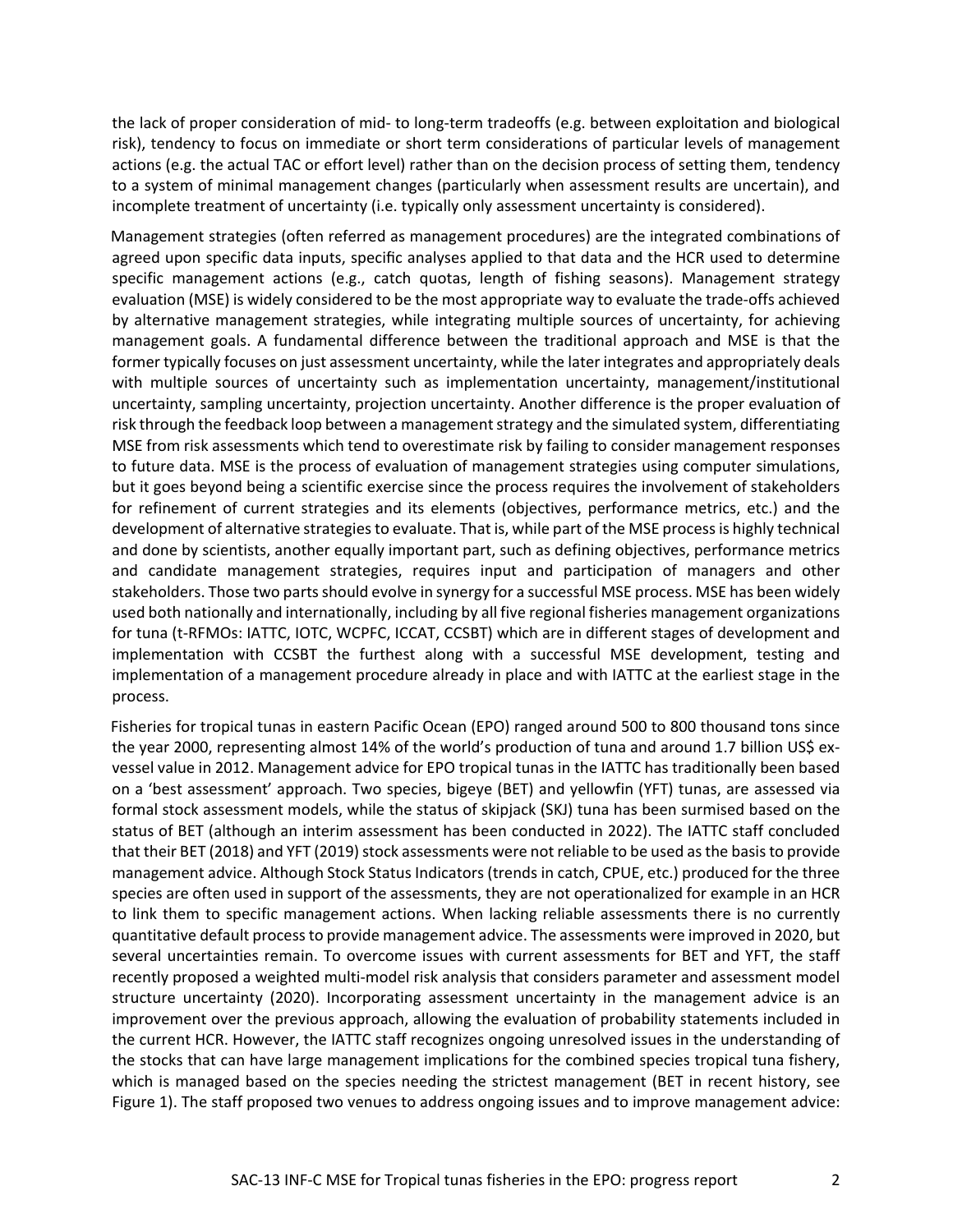1) improving stock assessments and 2) continuing ongoing MSE for tropical tunas (one of the main goals of the IATT[C Strategic Science Plan\)](https://www.iattc.org/Meetings/Meetings2018/IATTC-93/Docs/_English/IATTC-93-06a_Strategic%20Science%20Plan.pdf). The IATTC has adopted elements of a harvest strategy such as interim [HCR and reference points,](https://www.iattc.org/PDFFiles/Resolutions/IATTC/_English/C-16-02-Active_Harvest%20control%20rules.pdf) however some elements may need to be refined (e.g. specificity of management objectives, probability of being above target reference points) and other elements added (e.g. type, duration and derivation of management actions) to constitute a complete strategy. On the technical component of MSE work, initial simulation testing work of a simplified HCR was conducted in 2016 and 2018 and substantial progress has been made on developing operating models, however a proper MSE process requires a complete specification or alternative strategies to evaluate, for which the input and participation of managers and other stakeholders is desired. Although there are no dedicated, formal communication channels on MSE (such as a Working Group) within the IATTC, SAC meetings and dedicated workshops provide opportunities for dialogue, communication, and training on MSE. Introductory MSE workshops on MSE were held in Panama (2015) and the United States (2018), aimed at managers, and a further *five*, aimed at the tuna industry, took place during 2019 in Colombia, Ecuador, Mexico, Panama, and USA. Two workshops have been held part of the [2018-2023 MSE workplan.](https://www.iattc.org/Meetings/Meetings2019/IATTC-94/Docs/_English/IATTC-94-04_Staff%20activities%20and%20research%20plan.pdf#page=10) The  $1^{st}$ [IATTC sponsored MSE workshop](http://www.iattc.org/Meetings/Meetings2019/WSMSE-01/_English/WSMSE-01-RPT_1st%20Workshop%20on%20Management%20Strategy%20Evaluation%20for%20tropical%20tunas.pdf) (on objectives and performance metrics) was held in person in December 2019,. The 2<sup>nd</sup> [IATTC sponsored MSE workshop](https://www.iattc.org/Meetings/Meetings2021/WSMSE-02/2nd%C2%A0Workshop%20on%20MSE%20for%20tropical%20tunasENG.htm) (on reference points and harvest control rules) was held virtually during 2021.

This document describes continuation of the two components of ongoing tropical tuna MSE work for years 2021 to 2024: 1) continuation of technical development, 2) organization and facilitation of stakeholder dialogue / communication workshops. Both components of the MSE work have been conducted by a contractor funded by external funds or a combination or external and IATTC funds, working with IATTC staff. Although [SAC-10 supported the MSE Workplan](http://www.iattc.org/Meetings/Meetings2019/IATTC-94/Docs/_English/IATTC-94-02_Recommendations%20of%20the%2010th%20meeting%20of%20the%20Scientific%20Advisory%20Committee.pdf) and recommended continued funding support for this work, the current delay in IATTC meetings and funding uncertainties due to COVID-19 were a challenge for the continuation of funding of the MSE work beyond 2020. Recent funding was awarded by a contribution by the European Union to continue funding for the MSE of tropical tunas from 2021 to the end of 2023. At the 98<sup>th</sup> IATTC meeting (18-22 October 2021) it was decided that the staff, consulting with the SAC, shall then present for the Commission's consideration in 2024 a candidate harvest strategy for bigeye tuna, including candidate management actions to be taken under various stock conditions (see Table 2 Timeline).

#### <span id="page-2-0"></span>**2. WORKPLAN**

#### <span id="page-2-1"></span>**2.1. SCOPE**

The proposed work plan combines support for the staff in the technical development of MSE for tropical tunas and a series of workshops for training and enhancing dialogue and communication among all interested parties regarding the MSE process. Tropical tuna fisheries in the EPO are multispecies (BET, YFT and SKJ), however management has been based on the species needing the strictest management based on results of single species stock assessments of BET and YFT. Historically, the estimated status of BET has determined management for tropical tunas (see Table 1) and was therefore selected as the initial focus of MSE work. Although the ultimate goal is to evaluate harvest strategies in a multispecies context, experience from RFMOs and other organizations show that MSE processes are multi-year undertakings, even for single species. Given the limited and time-constrained funds available for MSE of EPO tropical tunas to date, it was decided to start with BET on the technical work, adding the other species as their current assessment models are improved (YFT) or implemented (SKJ). The stakeholder engagement will focus on dialogue on the three species, and the technical work conducted for BET will streamline the MSE work on YFT and SKJ as their modelling improves. Therefore, ongoing MSE work will continue to focus on bigeye tuna, moving to the other species towards the end of the timeframe. Both components of the MSE work are conducted by a contractor working with IATTC staff. Computer work will be conducted at the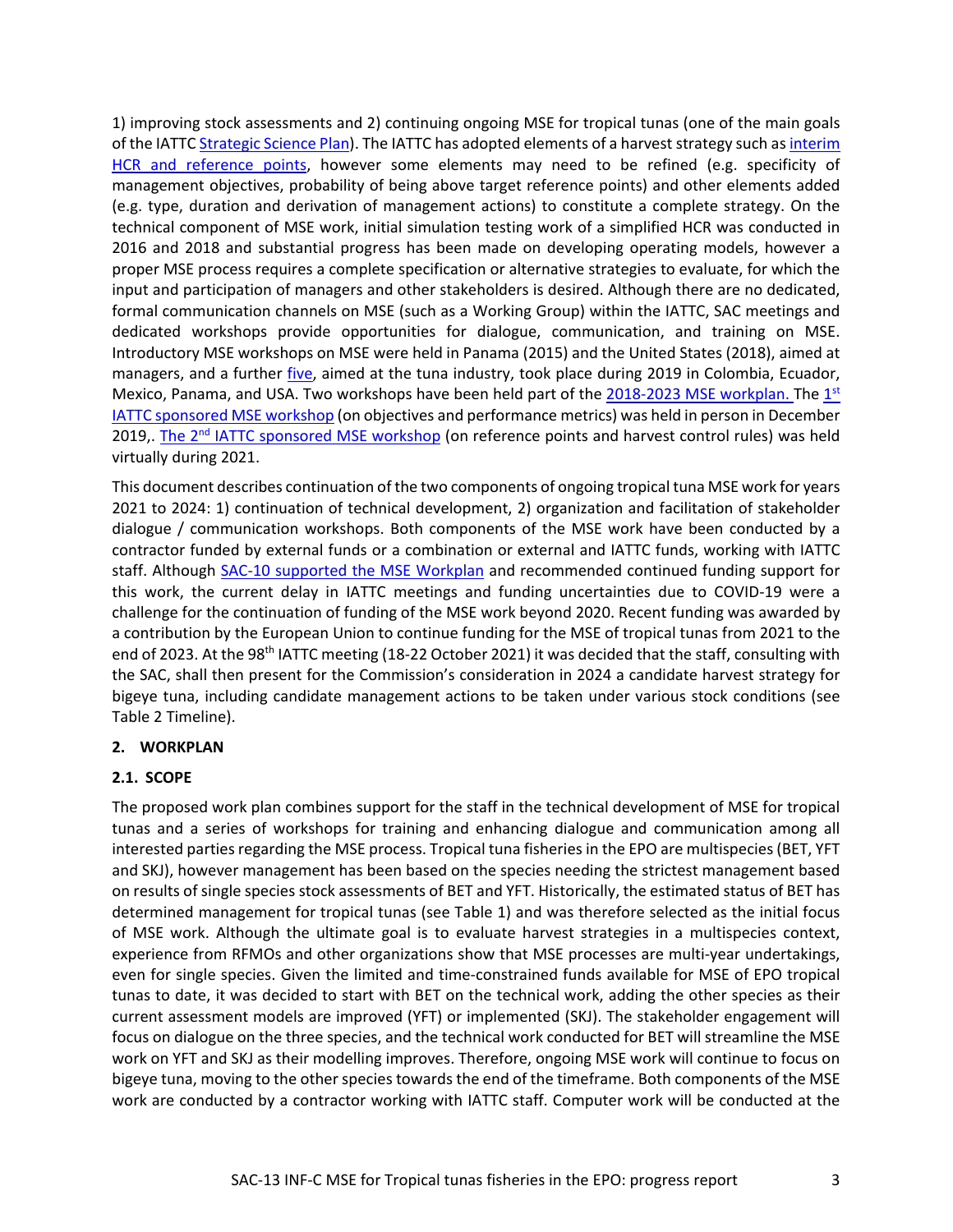IATTC headquarters, La Jolla, California, USA, and at the contractor's location of choice in similar arrangement to what has worked effectively in previous years. Workshop locations and format (in person or via conference) will depend on interest and logistics of stakeholders, including IATTC staff, and external factors such as the COVID-19 pandemic.

## <span id="page-3-0"></span>**2.2. OBJECTIVES**

The general objective is to develop, evaluate and implement sustainable management strategies for tropical tunas in the EPO, continuing the ongoing MSE process at IATTC. Specific objectives are to provide technical support for the IATTC staff and to improve stakeholders understanding and communication of the MSE process, elicit objectives, performance metrics, alternative control rules, and specification of risk. The development of MSE workshop materials and online resources, along with conducting of workshops with managers, industry and other stakeholders will allow communication of MSE results and feedback.

## <span id="page-3-1"></span>**2.3. IMPLEMENTATION**

The proposed work consists of two components that evolve in synergy 1) technical development and execution of MSE simulation framework to evaluate alternative harvest strategies, 2) enhance stakeholder dialogue, and two-way communication of required inputs for the MSE and via development of online resources and workshops. Both components are described below:

## <span id="page-3-2"></span>**2.3.1. TECHNICAL COMPONENT**

The technical work of MSE involves writing, testing, and implementing computer code and models of tropical tunas (continuing ongoing work with BET) under exploitation following simulated alternative harvest strategies, summarizing results, and communicating them effectively. MSE is being structured as a modular system consisting of three major components (Conditioning, Projection and Evaluation) around several model types including operating models (OM), sampling models, estimation models (EM), management models and summary models.

- **OMs** describing the assumed true population (under different scenarios of growth, natural mortality, steepness, productivity regimes) and fishery dynamics (selectivity, catchability) are being implemented in the modeling platform *Stock Synthesis*. Both parameter and structural uncertainty are considered when developing OMs, which will be weighted using a combination of Bayesian methods (MCMC, for model parameters) and grids across models with different structure. We will use the set of models developed for the 2020 bigeye tuna Risk Analysis as the basis of the grid of OMs (Figure 2).
- **Sampling models** simulate how data (e.g., catches, size compositions, CPUE) are collected from the simulated "true" population and how they relate to simulated data (including observation uncertainty, the effect of measurement error and bias). The bootstrap functionality of *Stock Synthesis* is used to generate the observed data.
- **EMs** use the simulated data to derive perceived stock status and trends, either using simplified assessment models or empirical stock status indicators (e.g., longline CPUE trends), allowing for evaluating their value as actual elements of empirical (data-based) HCRs. One of the reasons for using simplified assessment models is that it often is computationally prohibitive to try to replicate assessment models of the complexity used during real benchmark assessments given that as part of the MSE the EMs would have to be conducted potentially thousands of times depending on the evaluation design. Adding to the complexities to try to simulate complex real-life assessments, benchmark assessments for BET and YFT in the EPO are currently conducted using several different reference models which are subsequently weighted to compute overall management quantities used for management recommendations. Alternative simplified EMs will be tested. Alternative empirical HCRs based at the onset on BET longline CPUE are being currently explored. Stock Status Indicators (such as those based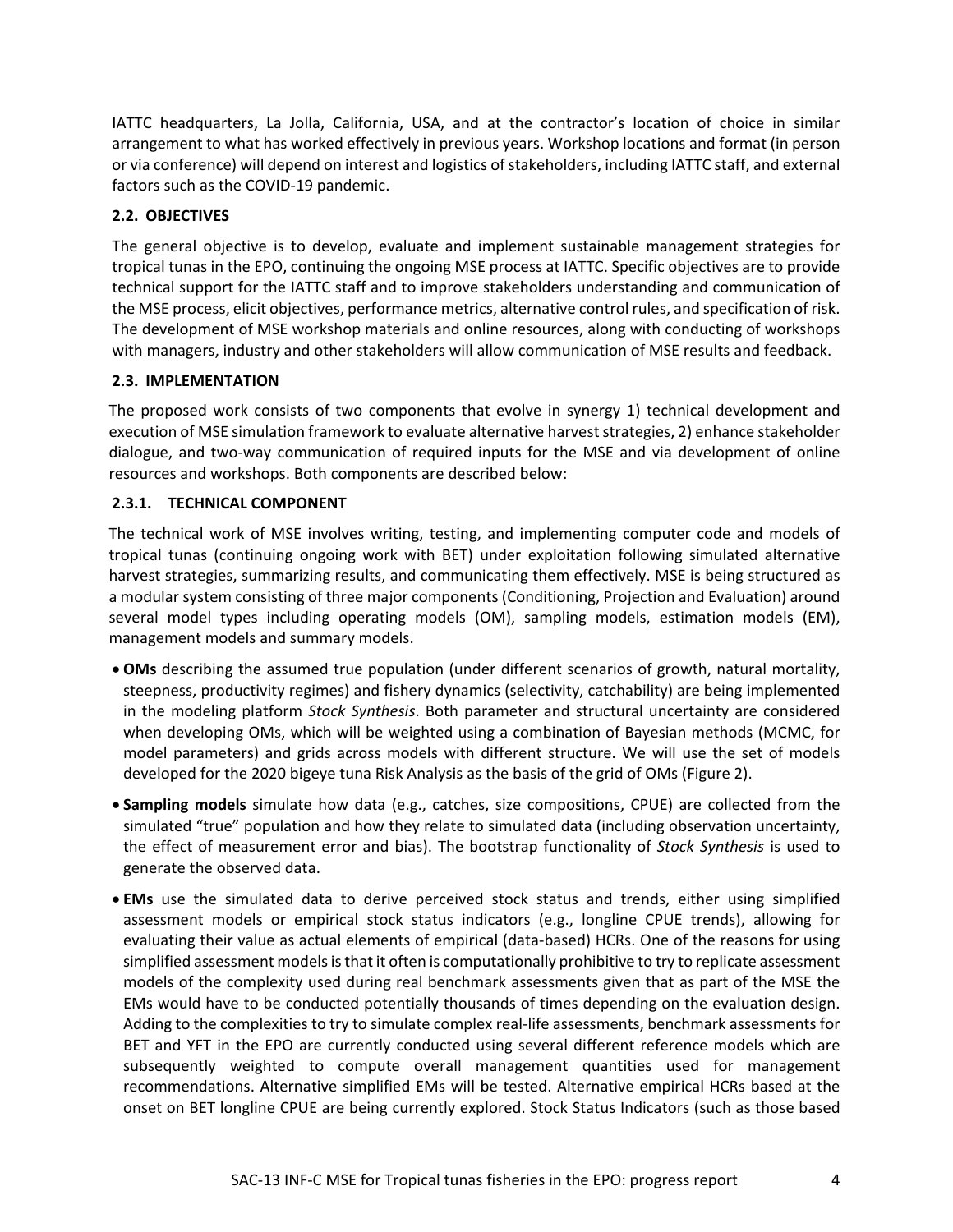on sizes of the fish in the catch, CPUEs of other fleets) regularly computed and reported by the IATTC staff as well as others currently in development (Buoy Index) could also be incorporated and evaluated as components of empirical HCRs.

- **Management models** use the perceived stocks status and trends to derive management action (e.g., fishery closure days, catch limits) either via alternative model-based (simplified assessment models) or empirical HCRs (based on linking changes in a stock status indicators, such as longline CPUE, to a particular management action for example closure days). Implementation uncertainty will be incorporated, for example in the relationship between intended and realized changes in effort and fishing mortality by adjusted closure days. Alternative periodicity in the implementation of management changes will be explored, from annual to triennial, to reflect recommendations made during recent SAC meetings.
- **Summary models** will use performance metrics (e.g., variability in the catch, probability of falling below target or limit reference points) to evaluate the relative performance of alternative harvest strategies in achieving management objectives and inform the quantitative trade-offs among competing goals. To provide a friendlier interface to access and explore results, a graphical interface is being developed, similar to the one already in use during recent MSE workshops (see Figure 3).

OMs will be conditioned (a process to ensure consistency with historical data) similarly to the process involved while fitting an assessment model but allowing for further processes (e.g., time varying parameters) depending on the scenario considered. OM parameters are then fixed to represent the underlying "true" population dynamics. Projections will be done with stochastic recruitment and provisions to incorporate other stationary or directional (e.g., changes in productivity or exploitation regimes) future dynamics. The basic procedure of the modeling component of the MSE includes the following steps, to be modified as needed:

- 1. Fit a set of assessment models to historical data under alternative population and fishery scenarios. This provides the parameters of the OMs that will be fixed for the analysis;
- 2. Compile the historical data and structure of the OMs to be used in either simplified assessment models (i.e., grouping of fisheries, reduced model complexity) or stock status and trends indicators (e.g. longline CPUE, simulated standardized purse-seine index);
- 3. Project the OMs forward for alternative management cycle lengths (e.g., 3 years) using the derived management action from an HCR of a candidate strategy using simulated data and random recruitment deviation (process error). This updates the stock trajectory for 3 years;
- 4. Change the data files of the updated OMs by a) adding 3 years to the model end year; b) put the catch calculated from the projected years from (3) in as catch (incorporating additional variability such as implementation error) of the updated 3 years; c) put the random recruitments used in the projected period into the updated 3 years; and d) add dummy data (CPUE, length composition, and last five years' average of sample size for the length composition) to the data file for the 3 new years;
- 5. Bootstrap to generate "perceived" catch observations, CPUE, and length composition for the whole time period (historical and forecast period). Update the fishery data by replacing the catch and dummy data with bootstrapped data only for the updated 3 years;
- 6. Repeat (2) (5) for as many times as desired;
- 7. Repeat (2) (6) for as many times as desired with different random recruitments;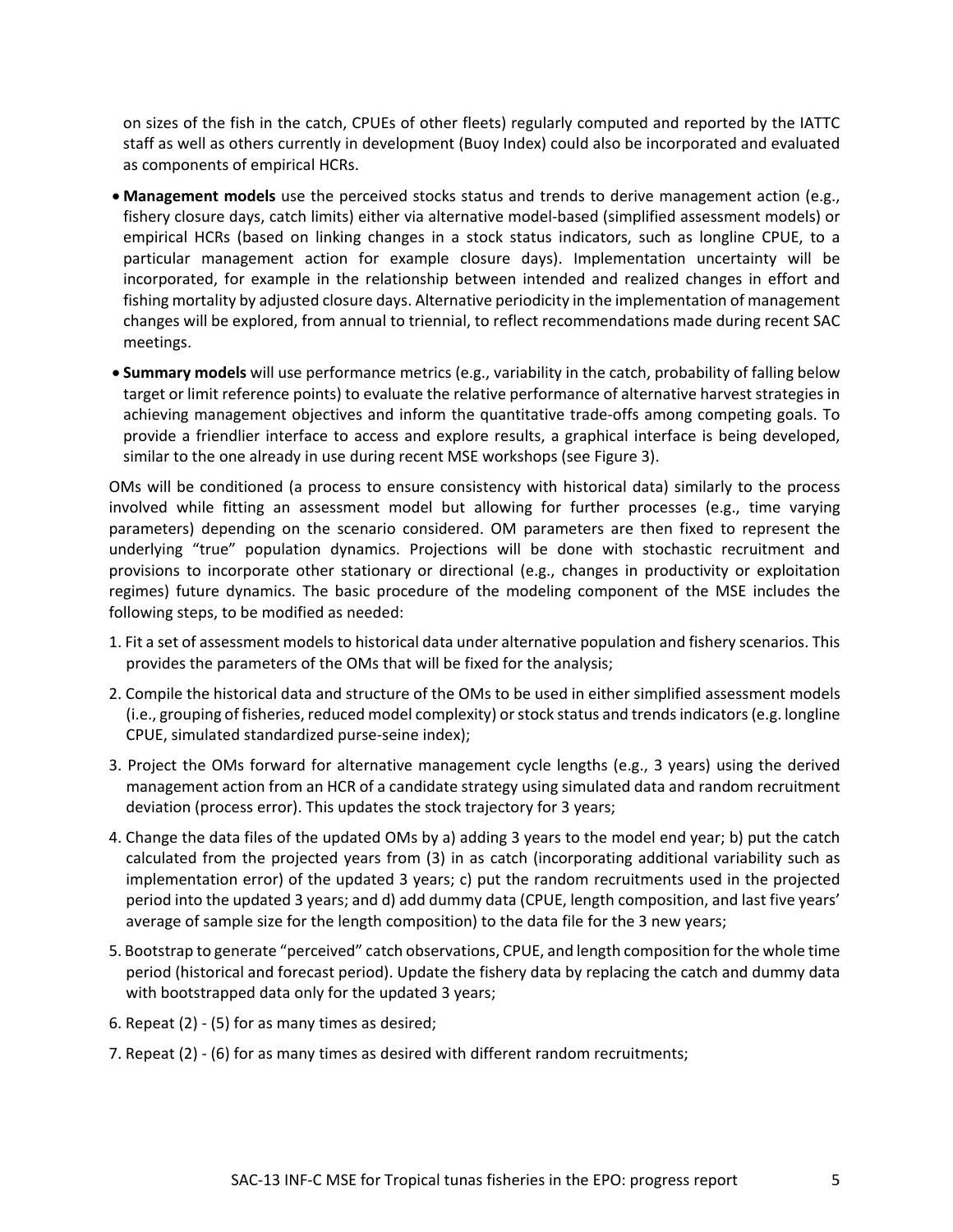- 8. Repeat (1) (7) for each scenario and candidate strategy. The random recruitment deviations and simulated data for the historic period will be the same across scenarios to eliminate the impact of random recruitments when making comparisons between different scenarios and candidate strategies.
- 9. Results will be summarized across candidate strategies for different performance metrics to illustrate tradeoffs between different goals and the performance of candidate harvest strategies in achieving management objectives will be compared relative to each other.

The success and relevance of the technical work relies on inputs on elements and integration of candidate harvest strategies, such as management objectives, performance metrics, specification of HCRs. At the same time, results of the implementation of those inputs and preliminary results should be communicated effectively and regularly to stakeholders. These aspects are described in the next section.

## <span id="page-5-0"></span>**2.3.2. STAKEHOLDER DIALOGUE COMPONENT**

Strategies are based on choosing tactics (temporal or spatial closures, catch or effort limits) to achieve management objectives. If management objectives are not explicit and clear, alternative strategies cannot be realistically evaluated. Since there are no dedicated communication channels on MSE within the IATTC, SAC meetings (if time allows) and recent workshops (such as the 2019 Industry workshops and the 1st IATTC sponsored MSE workshop) have provided opportunity for dialogue, communication, and training on MSE, along with initial discussions on potential candidate management objectives. This component of the project consists of providing training and enhancing dialogue / communication among scientists, managers, and other stakeholders regarding the MSE process for tropical tunas through the facilitation of a series of workshops between 2021 and 2023. The work involves development/tailoring of MSE Workshop materials and online resources to EPO tropical tuna fisheries including presentations and handson working sessions. Annual workshops will be conducted with managers, industry, and other stakeholders to improve understanding of the MSE process, elicit objectives, performance metrics, alternative control rules, and risk, as well as to show initial results and gather feedback. Training, communication materials and online interactive tools in English and Spanish will be continued to be developed to enhance understanding of the MSE process and results. See, for example, the online MSE demonstration tool used in recent workshops: [https://valeromaspez.shinyapps.io/TunaMSE\\_EPO\\_ENG/](https://valeromaspez.shinyapps.io/TunaMSE_EPO_ENG/)

[https://valeromaspez.shinyapps.io/TunaMSE\\_OPO\\_SPN/](https://valeromaspez.shinyapps.io/TunaMSE_OPO_SPN/)

The proposed timeline of workshops (WS) is as follows, subject to modifications, for example, as with [Resolution 17-02](http://www.iattc.org/PDFFiles/Resolutions/IATTC/_English/C-19-07-Active_Management%20Strategy%20Evaluation%20workshops.pdf) with regards to 1<sup>st</sup> [IATTC MSE WS,](http://www.iattc.org/Meetings/Meetings2019/WSMSE-01/_English/WSMSE-01-RPT_1st%20Workshop%20on%20Management%20Strategy%20Evaluation%20for%20tropical%20tunas.pdf) or for other unanticipated events such as the recent COVID-19 pandemic.

2022: WS to discuss alternative HCRs for bigeye and refine strategy elements from previous WS, initial results

2023: WS to show MSE updated results for bigeye, gather feedback, plan additional evaluation work

2024: WS to discuss MSE results for bigeye, plan for other tropical tunas

## <span id="page-5-1"></span>**3. EXPECTED RESULTS**

The results will show the performance of the IATTC interim reference points and HCR , along with alternatives, for tropical tunas under different sources of uncertainty, facilitating adoption of a an evaluated HCR for tropical tunas as per [Resolution C-16-02.](http://www.iattc.org/PDFFiles/Resolutions/IATTC/_English/C-16-02-Active_Harvest%20control%20rules.pdf) The focus will continue initially on BET, which has been the species driving management measures for tropical tunas in the EPO (Table 1, Figure 1), moving to other tropical tunas later in the process. The results will be used to inform IATTC staff, Commissioners and their scientific advisers, Industry and other stakeholders, so that the current strategy can be refined, improved or modified based on results of the MSE. Reporting of the MSE development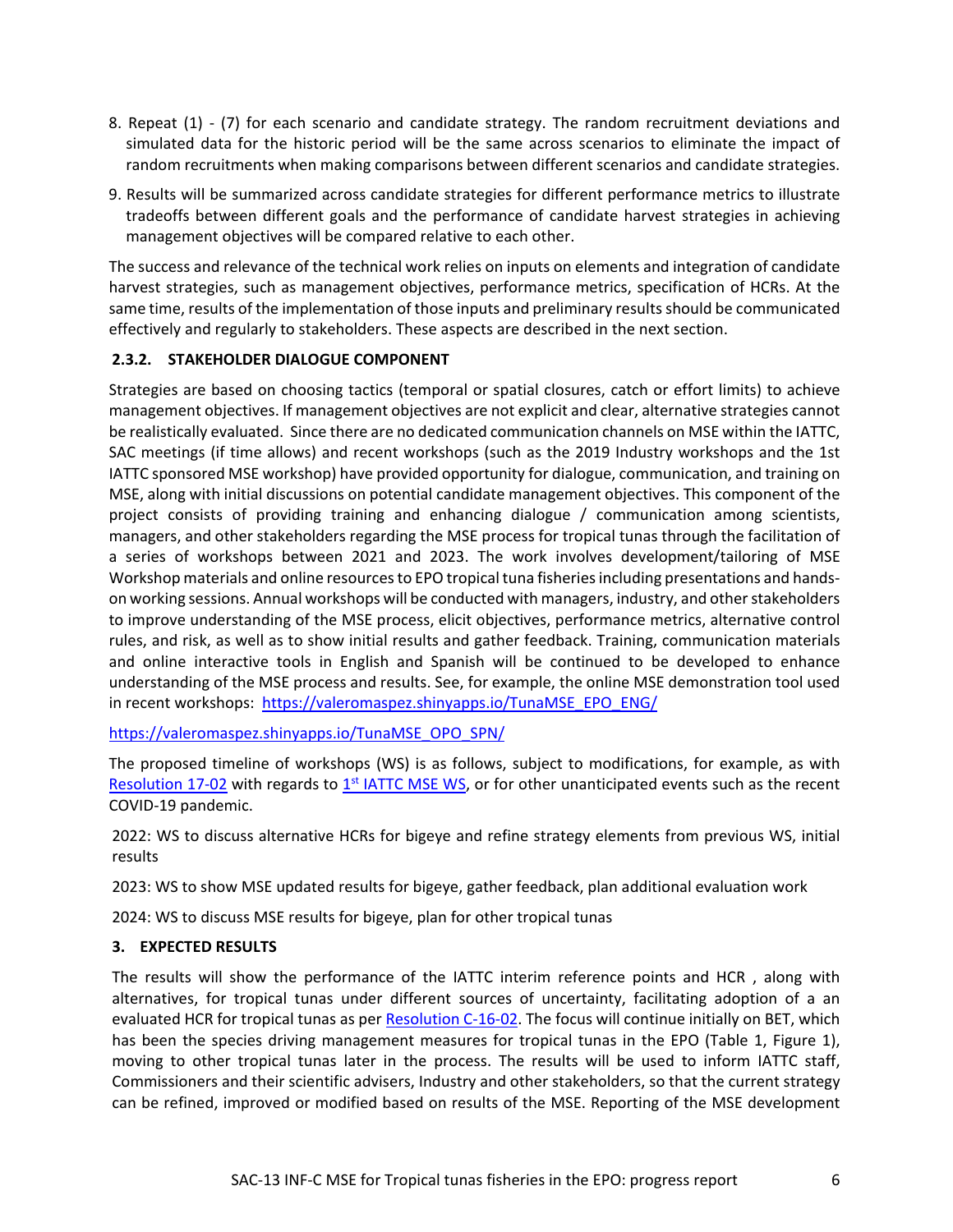progress and results will be done at regular SAC meetings, MSE workshops and other meetings, both as presentations, reports and communication materials and tools. This project will contribute to at least three of the seven overarching themes in the [IATTC Strategic Science Plan:](https://www.iattc.org/Meetings/Meetings2018/IATTC-93/Docs/_English/IATTC-93-06a_Strategic%20Science%20Plan.pdf) *Sustainable Fisheries* (Evaluating the robustness of alternative harvest strategies with a proper treatment of uncertainty and risk using MSE, widely recognized as best practice for promoting sustainable management strategies), *Knowledge Transfer and Capacity Building* (Multiple opportunities for stakeholder input, dialogue and training) and *Scientific Excellence* (Promoting training and advancement of scientific staff in the MSE process and promoting the advancement of scientific research on MSE).

It is expected that results of the project will be used by the Commission or its members in the development, evaluation, and adoption of robust harvest strategies. The tools developed during the project will be useful in future MSE work not only for tropical tunas but for other related species. Although the scope of the MSE plan is initially on BET (as outlined in the MSE work plan in the IATTC 2019-2023 Strategic Science Plan), this project will help expand the process to the other species (YFT, SKJ) towards the end of the proposed plan pending securing of funding (See Table 2). The transition towards MSE for the other tropical species (YFT and SKJ) will benefit from ongoing progress in their respective stock assessment modeling, required to develop OMs for both species. Future plans will be outlined in the new IATTC Strategic Science Plan (to be planned in 2023)

#### <span id="page-6-0"></span>**4. CHALLENGES**

Some of the challenges faced so far include impacts from the COVID-19 pandemic, such as the inability to have in-person workshops, changes in workplan timeline and limitations due to virtual meetings. Other challenges include under-representation or absence of some CPCs during workshops along with a relatively high turnover of representatives between workshops. The multiple additional and extraordinary Commission meetings during 2020 and 2021 related to the establishment of consensus for the establishment of new conservation measures put the focus of staff, Commissioners, Industry, and other stakeholders on the immediate needs for setting the next management cycle and limited the time available for strategic work, as is needed for MSE work. Some of these challenges are expected to be ameliorated by the improvement of the COVID pandemic, extension of the workplan to 2024, and the recent adoption of tropical tuna conservation measures for the 2022 to 2024 management cycle. However, tropical tuna MSE work for 2024 and beyond is pending securing of additional funds (see next session).

#### <span id="page-6-1"></span>**5. FUNDING**

The MSE process for tropical tunas has been carried out by an external contractor funded by IATTC, external sources, or a combination of both. At present, funding is available through the end of 2023 via a proposal funded by the European Union. Continuation of the MSE process after 2023 is pending securing additional funds.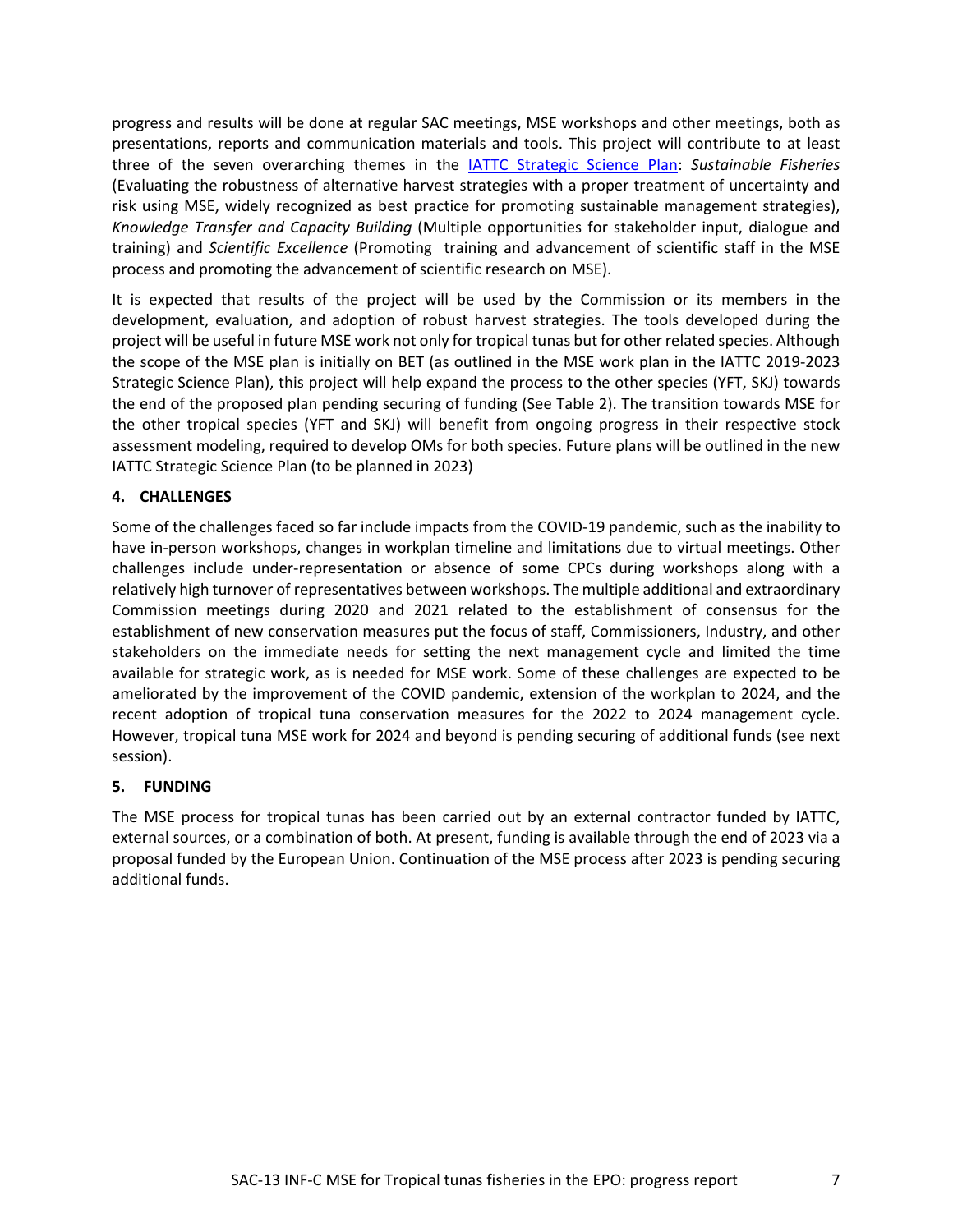**Year** Resolution *F* multiplier **Closure (days) YFT BET Recommended Implemented** 2002 C-02-04 1.12 1.85 31 31 31 2003 C-03-12 1.2 0.79 61 + add. measures[1] 42 2004 C-04-09 1.12 0.62  $\begin{bmatrix} 61^{[2]} + \text{add.} \\ \text{measurable} \end{bmatrix}$  $61^{[2]} + add.$ <br>measures<sup>[3]</sup> 42 2005 C-04-09 0.83 0.57 61 + add. measures<sup>[3]</sup> 42 2006 C-04-09 1.02 0.68 61 + add. measures<sup>[4]</sup> 42 2007 C-06-02 0.88 0.77 24 74 42 2008 | None | 1.13 | 0.82 | 84 | 49 2009 C-09-01 | 1.09 | 0.81 | 84 | 59 2010 C-10-01 1.33 1.13 62 62 2011 C-11-01 1.13 0.93 62 62 62 2012 C-12-01 1.15 0.95 62-74<sup>[5]</sup> 62 2013 C-13-01 1.01 1.05 1.05 62 1.05 2014 C-13-01 1.21 1.04 62 62 62 2015 C-13-01 1.11 1.14 62 62 2016 C-17-01  $[1.02 (0.92)^{[6]}$  1.05  $(0.94)^{[6]}$  87 62 + OBJ DEL catch limits [7], amended to 72 days OBJ, UNA and 62 DEL 2017 C-17-02  $1.03 (0.97)^{[8]}$  1.15  $(1.08)^{[8]}$  72 72 2018 C-17-02 0.99 0.87<sup>[9]</sup> 72+ add. measures  $^{[12]}$  72 2019 C-17-02 0.89<sup>[10]</sup> No assessment 72+ add. measures  $^{[12]}$  72 2020 C-20-06 1.61 0.7 / 1 / 1.44<sup>[11]</sup> 72+ add. measures <sup>[12]</sup> 72 2021 C-21-04 No assessment No assessment 72+ add. measures [12 | 72+ BET IVL

**TABLE 1.** Days of closure and additional measures for the EPO purse-seine (PS) fishery recommended by the IATTC staff and closures implemented by the IATTC, 2002-2021, along with Resolutions and *F* multipliers ( $F_{MSY}/F$ ). YFT: yellowfin; BET: bigeye. Updated from SAC-07-07g.

[1] Additional 61 days between 90°W and 150°W from 5°N to 10°S

[2] 2-month closure, which is 61 days for most combinations

[3] One of three options: (1) 6-month PS closure W of 95°W between 8°N and 10°S; (2) 6-month closure of PS fishery on floating objects W of 95°W; (3) Limit BET annual catch by each PS vessel with an observer to 500 t

[4] Additional 95 days for PS fishery for bigeye on floating objects

[5] 74 days after adjusting for capacity

[6] Number between () corrected by increases in PS capacity, 11.2% larger than previous 3-year average

[7] Amended by resolution C-17-02

[8] Number between () corrected by increases in PS capacity, 6.7% larger than previous 3-year average

[9] [10] Assessments determined not reliable for providing advice

[11] Computed from pessimistic / overall / optimistic models from BET risk analysis

[12] Limits on the number of OBJ and/or unassociated sets and vessel limits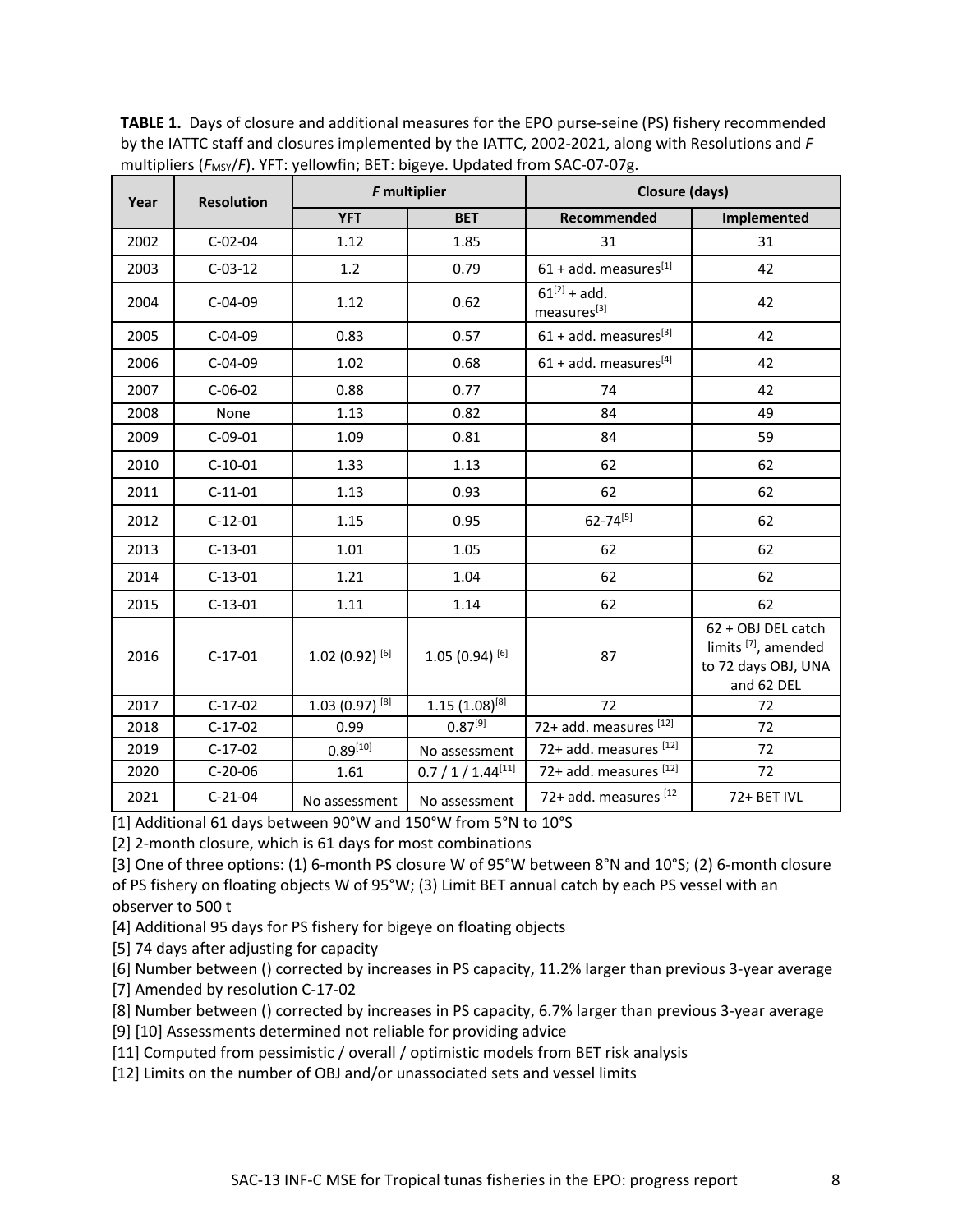## **TABLE 2.** Timeline for current Management Strategy Evaluation (MSE) workplan (2021-2024).

# **GREEN: COMPLETED; BLUE: FUNDED; RED: UNFUNDED, Text struck through indicates completed or terminated projects**

| <b>SSP</b> | Target/Project                                                                                |  |  | 2019 |  | 2020 |                | 2021   2022   2023 |  |  | 2024 |  |
|------------|-----------------------------------------------------------------------------------------------|--|--|------|--|------|----------------|--------------------|--|--|------|--|
| ref.       |                                                                                               |  |  |      |  |      | $\overline{2}$ | 1 2                |  |  |      |  |
|            | <b>1. SUSTAINABLE FISHERIES</b>                                                               |  |  |      |  |      |                |                    |  |  |      |  |
|            | <b>Goal I:</b> Test harvest strategies using Management Strategy Evaluation (MSE)             |  |  |      |  |      |                |                    |  |  |      |  |
| 1.1.       | Conduct a comprehensive MSE for bigeye tuna and plan MSEs for the other tropical tuna species |  |  |      |  |      |                |                    |  |  |      |  |
| 1.1.a      | 1. Stakeholder and technical MSE workshops                                                    |  |  |      |  |      |                |                    |  |  |      |  |
|            | a. Technical meetings to agree on overall/revised MSE Plan by IATTC staff and collaborators   |  |  |      |  |      |                |                    |  |  |      |  |
|            | Stakeholder workshops on training and communication on MSE development and results<br>b.      |  |  |      |  |      |                |                    |  |  |      |  |
|            | 2. Technical development of MSE, HCR, MP, outputs                                             |  |  |      |  |      |                |                    |  |  |      |  |
|            | a. Improve the bigeye assessment for use as spatial OM                                        |  |  |      |  |      |                |                    |  |  |      |  |
|            | b. Run preliminary simulations with spatial OM                                                |  |  |      |  |      |                |                    |  |  |      |  |
|            | a. Run preliminary MSE based on initial input from managers and stakeholders                  |  |  |      |  |      |                |                    |  |  |      |  |
|            | b. Run final MSE based on revised input from managers and stakeholders                        |  |  |      |  |      |                |                    |  |  |      |  |
|            | c. Present evaluated HCR/MP to Commission, plan work for other tropical tunas                 |  |  |      |  |      |                |                    |  |  |      |  |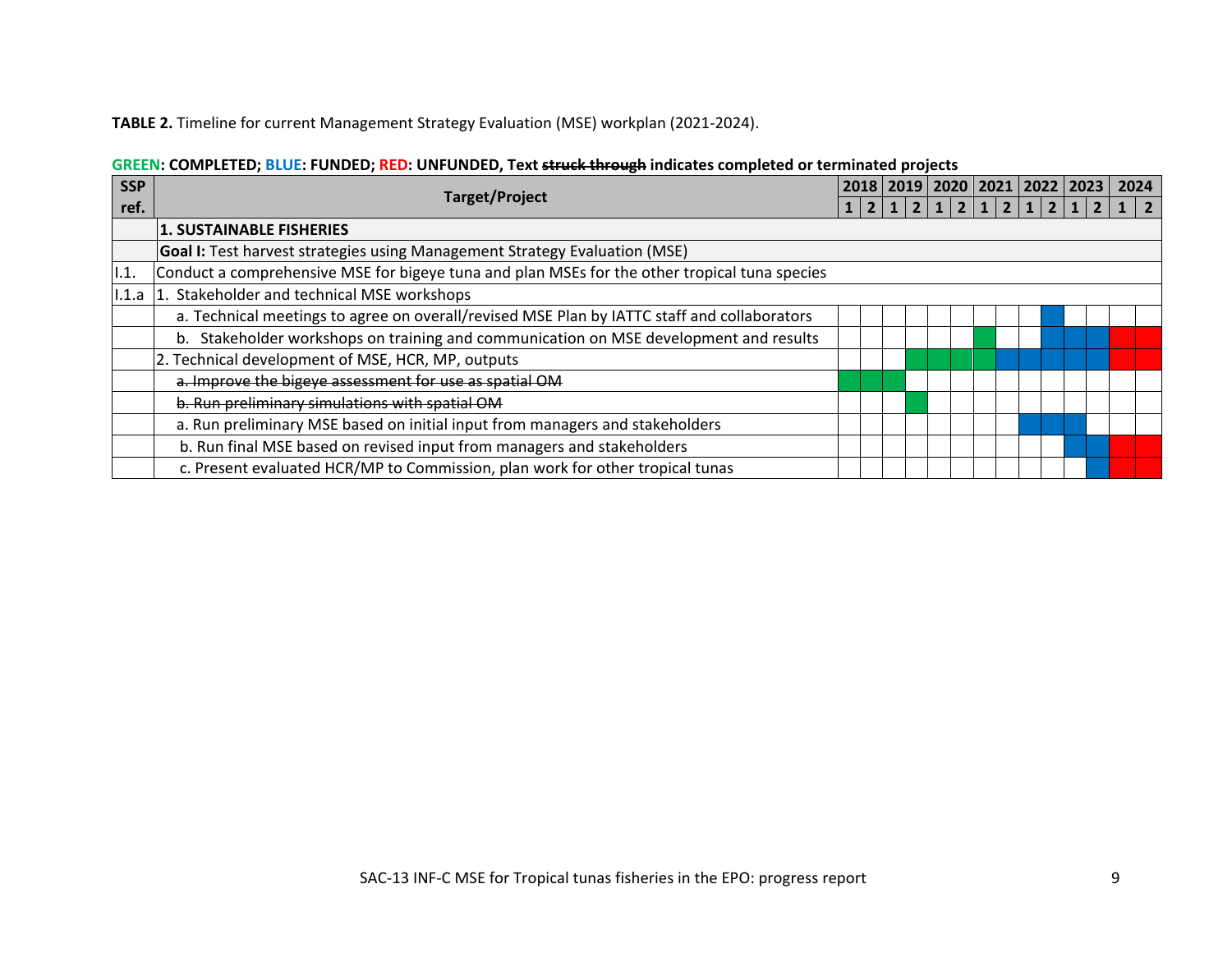

FIGURE 1. Timeseries  $F_{\text{multiplier}}$  ( $F_{\text{MSY}}/F_{\text{current}}$ ) estimated by yellowfin (YFT) and bigeye (BET) tuna, as estimated by their respective stock assessment from 2002 to 2020. The area in red (below 1) indicates that recent fishing mortality has exceeded that estimated to produce MSY. The 2022 assessments for YFT and BET were based on a weighted multi-model approach, resulting on a bimodal result for BET management quantities, the Figure shows the two modes and the overall result.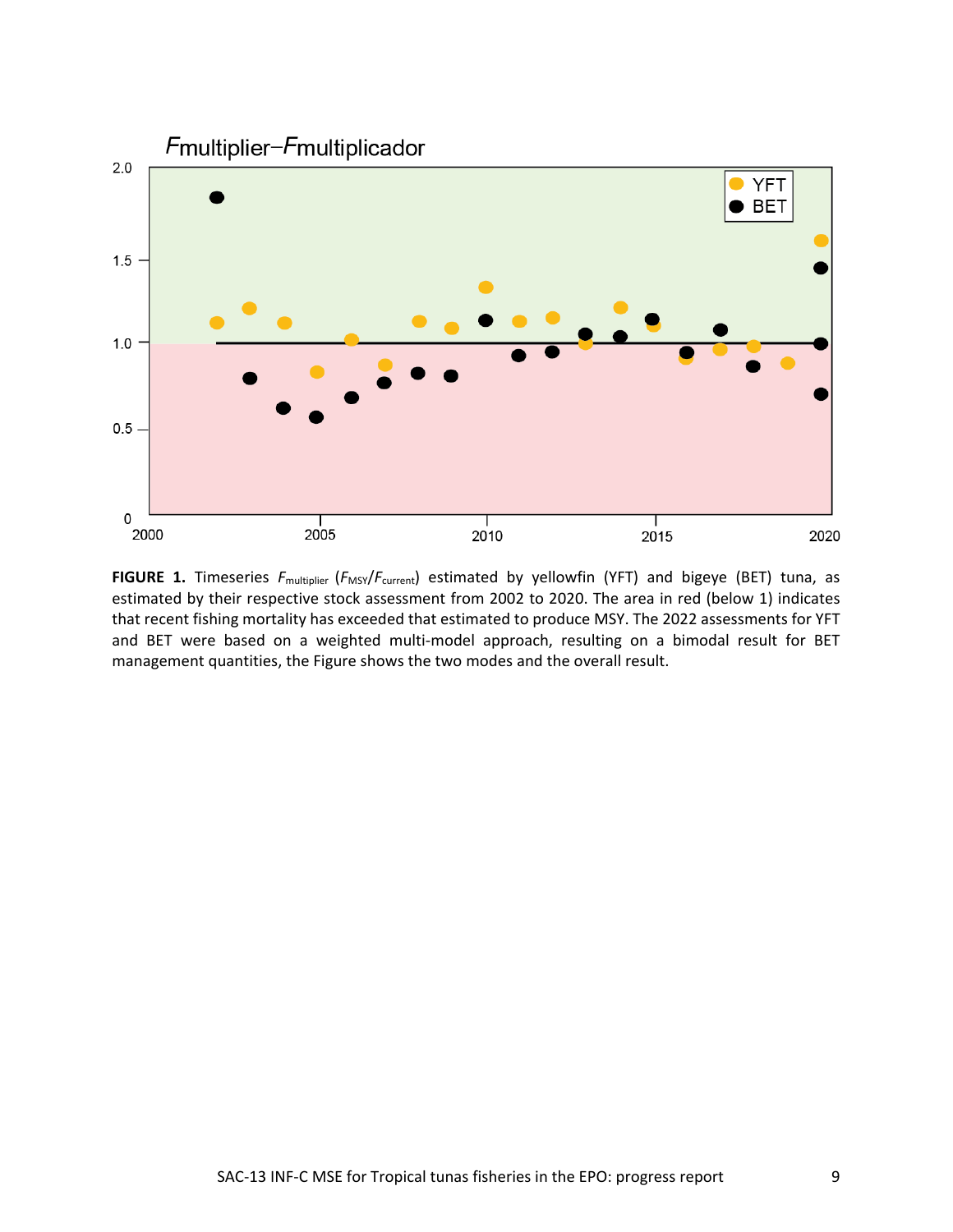

**FIGURE 2.** Comparison of estimated spawning biomass ratio of bigeye tuna in the eastern Pacific Ocean from each reference model used in the 2020 benchmark assessment (Xu et al., 2020) under different assumptions on the steepness of the Beverton-Holt stock-recruit relationship (*h*). The shaded areas represent the 95% confidence interval.